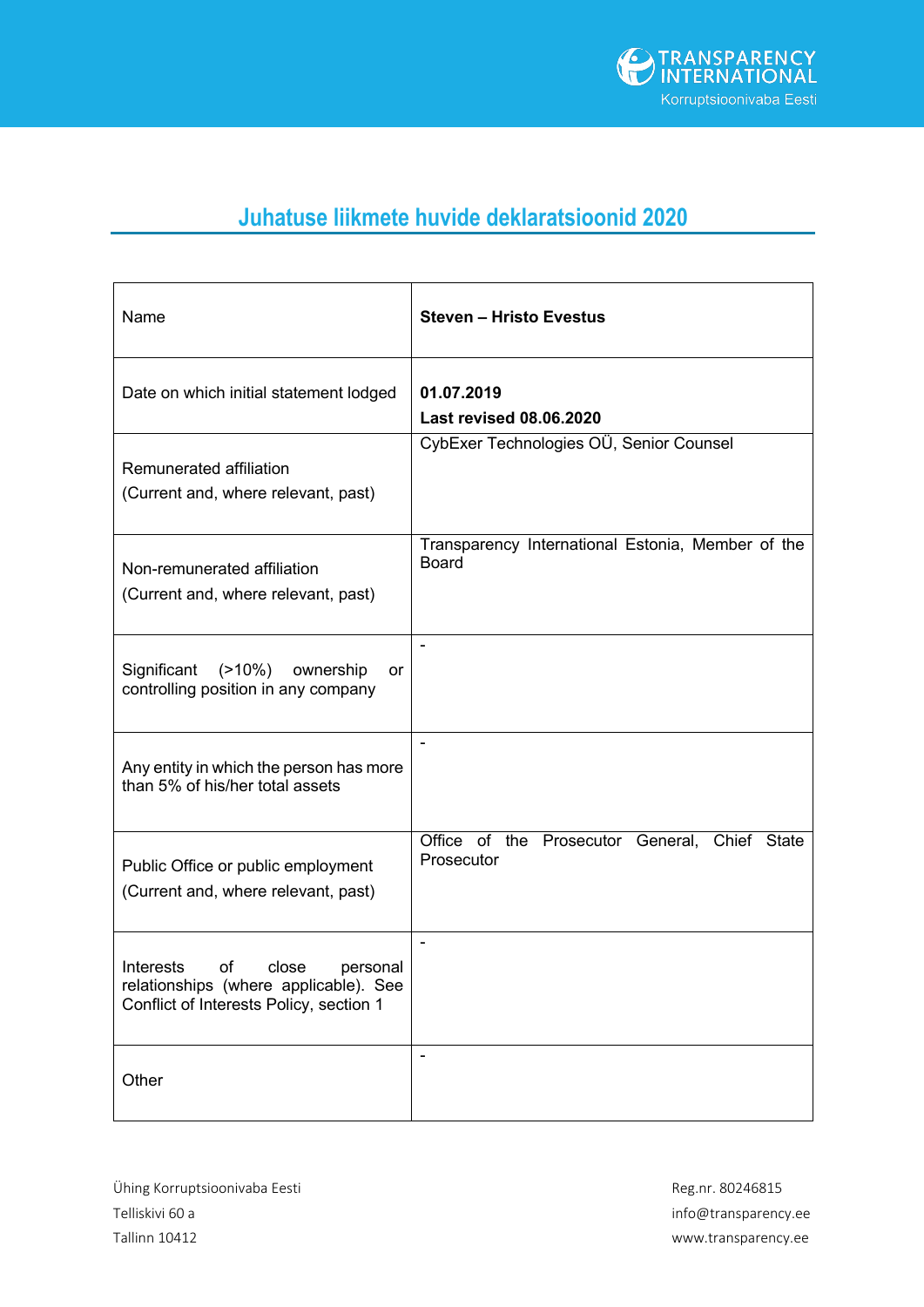

| Name                                                                                                                     | <b>Elsa Leiten</b>                                                                                                                                                                                                                                                                                                                                                                                                                            |
|--------------------------------------------------------------------------------------------------------------------------|-----------------------------------------------------------------------------------------------------------------------------------------------------------------------------------------------------------------------------------------------------------------------------------------------------------------------------------------------------------------------------------------------------------------------------------------------|
| Date on which initial statement lodged                                                                                   | 12.06.2018<br><b>Last revised 08.06.2020</b>                                                                                                                                                                                                                                                                                                                                                                                                  |
| Remunerated affiliation<br>(Current and, where relevant, past)                                                           | Lemnits OÜ, Member of Board                                                                                                                                                                                                                                                                                                                                                                                                                   |
| Non-remunerated affiliation<br>(Current and, where relevant, past)                                                       | Transparency International Estonia – member of the<br>Board; KÜ Tamme pst 82a – Chair of the Board                                                                                                                                                                                                                                                                                                                                            |
| Significant<br>(>10%)<br>ownership<br>or<br>controlling position in any company                                          | Lemnits OÜ                                                                                                                                                                                                                                                                                                                                                                                                                                    |
| Any entity in which the person has<br>more than 5% of his/her total assets                                               |                                                                                                                                                                                                                                                                                                                                                                                                                                               |
| Public Office or public employment<br>(Current and, where relevant, past)                                                | • Estonian State Agency of Medicines – head of the<br>Department of Inspection<br>• Estonian State Agency of Medicines - head of the<br>Department of Inspection<br>· Viljandi Hospital - internal controller<br>• University of Tartu – head of internal audit<br>• Viljandi City Government - internal auditor<br>• Estonian Ministry of Education and Research -<br>adviser, analyst<br>• Statistics Estonia – methodologist-mathematician |
| of<br>Interests<br>close<br>personal<br>relationships (where applicable). See<br>Conflict of Interests Policy, section 1 |                                                                                                                                                                                                                                                                                                                                                                                                                                               |
| Other                                                                                                                    |                                                                                                                                                                                                                                                                                                                                                                                                                                               |

Ühing Korruptsioonivaba Eesti aastas asuta Reg.nr. 80246815 Telliskivi 60 a info@transparency.ee

Tallinn 10412 www.transparency.ee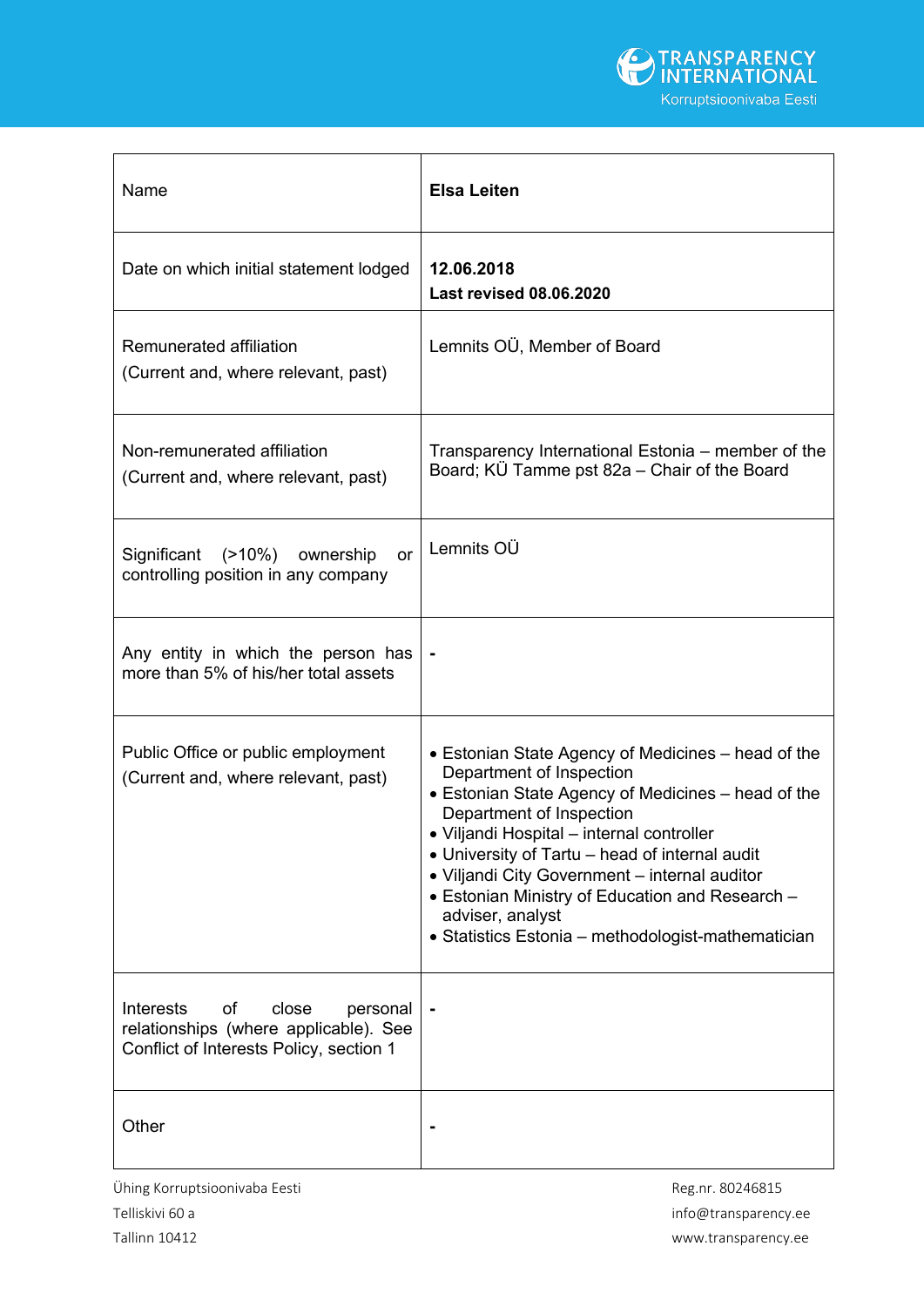

| Name                                                                                                                     | <b>Piret Kustasson</b>                                                                                                                                                     |
|--------------------------------------------------------------------------------------------------------------------------|----------------------------------------------------------------------------------------------------------------------------------------------------------------------------|
| Date on which initial statement lodged                                                                                   | 12.06.2018<br><b>Last revised 08.06.2020</b>                                                                                                                               |
| Remunerated affiliation<br>(Current and, where relevant, past)                                                           | AS Eesti Post (Omniva), Head of Internal Audit<br>Department<br>AS Eesti Liinirongid (Elron), Member on the Audit<br>Committee                                             |
| Non-remunerated affiliation<br>(Current and, where relevant, past)                                                       | Transparency International Estonia, Member of<br>the Board<br>The Institute of Internal Auditors Estonia (IIA<br>Estonia), Member of Training and Development<br>Committee |
| Significant<br>(>10%) ownership<br>or $\vert$ -<br>controlling position in any company                                   |                                                                                                                                                                            |
| Any entity in which the person has<br>more than 5% of his/her total assets                                               |                                                                                                                                                                            |
| Public Office or public employment<br>(Current and, where relevant, past)                                                |                                                                                                                                                                            |
| of<br>close<br>Interests<br>personal<br>relationships (where applicable). See<br>Conflict of Interests Policy, section 1 |                                                                                                                                                                            |
| Other                                                                                                                    |                                                                                                                                                                            |